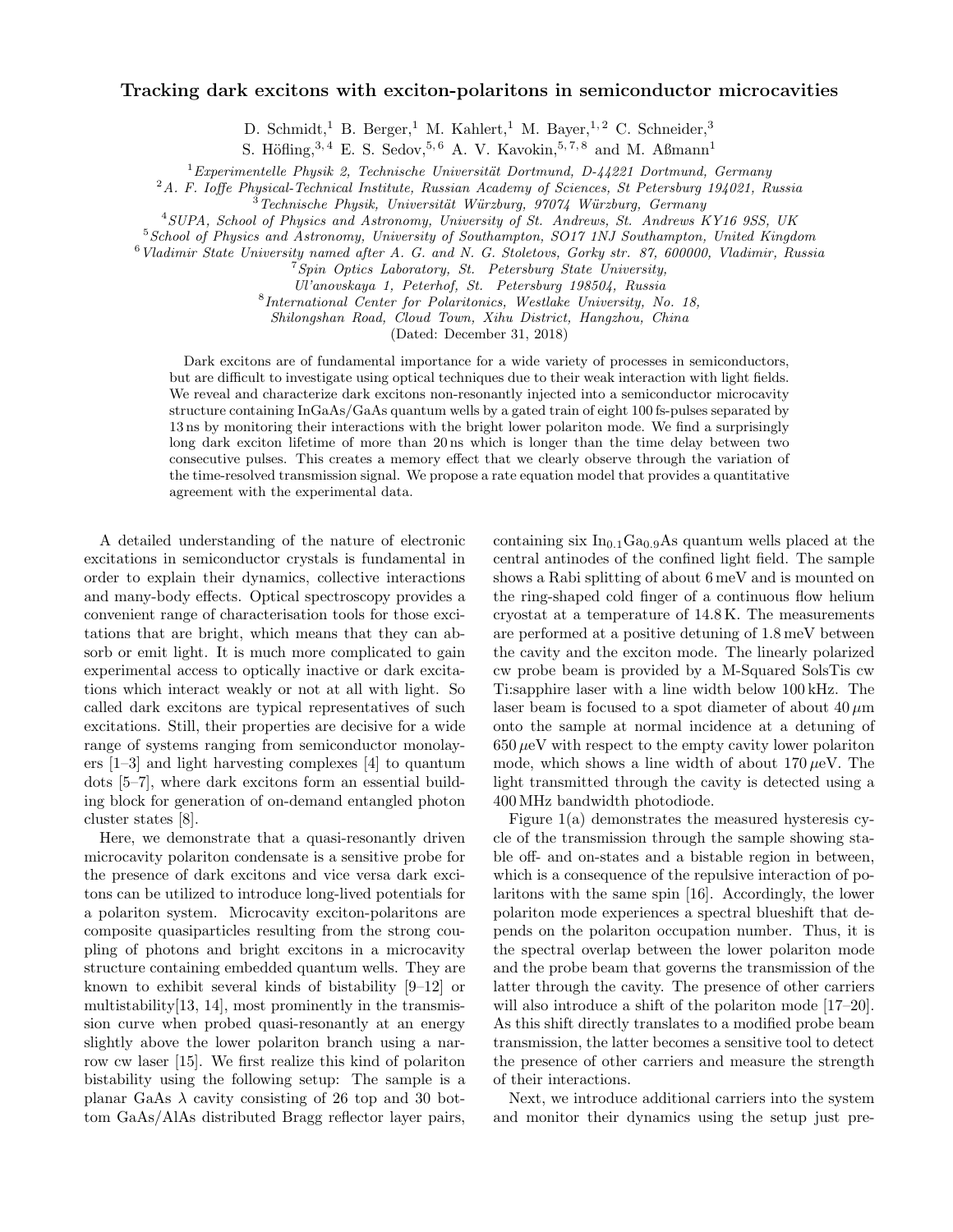

FIG. 1. (a) Measured transmission intensity through the sample as a function of the cw excitation pump power. (b) Transmission through the structure simulated using Eqs.  $(1)$ – $(2)$ . Blue circles denote the working position for further discussion.

sented. To this end, we employ a pulsed Ti:Sapphire laser with a pulse repetition rate of 75.39 MHz and a pulse duration of about 100 fs to perform far off-resonant excitation at the center of the fourth Bragg minimum of the microcavity structure at 737 nm. The off-resonant pump is focused to the same sample position as the probe laser, but has a larger diameter of  $75 \mu m$  to ensure that the probe laser samples only the central region of the pump spot. It should be noted that the sample does not show spontaneous condensation under non-resonant excitation. A transition into the weak coupling regime will occur at some point, but all pump powers used here are still below the threshold density for this transition [21].

In order to investigate time scales longer than the temporal separation between two pulses, we use an electrooptical modulator to gate the non-resonant pump beam. The gate operates at a repetition rate of 100 kHz and opens for 90 or 103 ns, which creates pulse trains of seven or eight full consecutive pulses. We set the intensity of the probe laser to an intensity in the middle of the upper branch of the bistability curve as indicated by the blue dot in Fig. 1(a) and record the time-resolved change of its relative transmission with respect to the non-resonant pump pulses. Figure 2 shows a typical trace of the relative transmission. Shortly after a pulse arrives on the sample, the probe transmission diminishes significantly and slowly increases again afterwards. Surprisingly, we find that the relative transmission does not fully recover until the next pulse arrives. Instead the suppression builds up quickly over the course of the first four pulses. Afterwards the peak suppression continues to increase slowly with every additional pulse. After the last pulse of the train has arrived on the sample, the transmission slowly recovers back to the initial value on a long timescale of tens of ns.

As the reduced transmission translates to a spectral shift of the lower polariton mode, these results raise questions about the nature of the carriers causing this shift. While there have been numerous studies on the dynamics of polariton condensates after non-resonant excitation, the focus has so far been on bright excitations. Free car-



FIG. 2. Relative transmission intensity resolved in time. The gate consists of  $n = 7$  pulses. Red and green curves correspond to the experiment and model, respectively. The slow component shows an exponential decay on a timescale of 22 ns, while the inset shows fast polariton dynamics on the picosecond scale corresponding to the schematic dashed frame in the main figure. The cw pump power corresponds to blue dots in Fig. 1.

riers may relax and form bright exciton-like polaritons at large wavevector, which in turn relax down the polariton dispersion via spontaneous or stimulated scattering until they reach the ground state and join the condensate. Both the changes in population dynamics and the presence of free carriers will result in changes of the relative transmission, but they will do so on the short timescale required for carriers to form polaritons, reach the ground state and leave the cavity. Both are typically on the order of tens of ps [22]. Even considering a possible slow-down of relaxation at small carrier densities, an upper limit for this timescale is given by the bright exciton lifetime. For high-quality quantum wells, it may be as short as tens of ps, but even for low-quality structures, it will usually not exceed the bulk value of about 1 ns [23]. Therefore, bright carriers fail to explain the long timescale seen in the experiment. This suggests that optically dark excitations play a significant role for long times after non-resonant excitation.

We reproduce the full set of experimental observations with use of a rate equation model accounting for the long living reservoir of dark excitons that creates a repulsive potential responsible for the blue shift of the polariton condensate energy. We apply this model to the regime of quasi-resonant cw optical excitation where the bistability curve shown in Fig. 1(a) has been measured as well as to the regime of pulsed excitation where the memory effect has been detected, as Fig. 2 shows. We model the dynamics of the system by solving the Gross-Pitaevskii equations for the polariton condensate wave function Ψ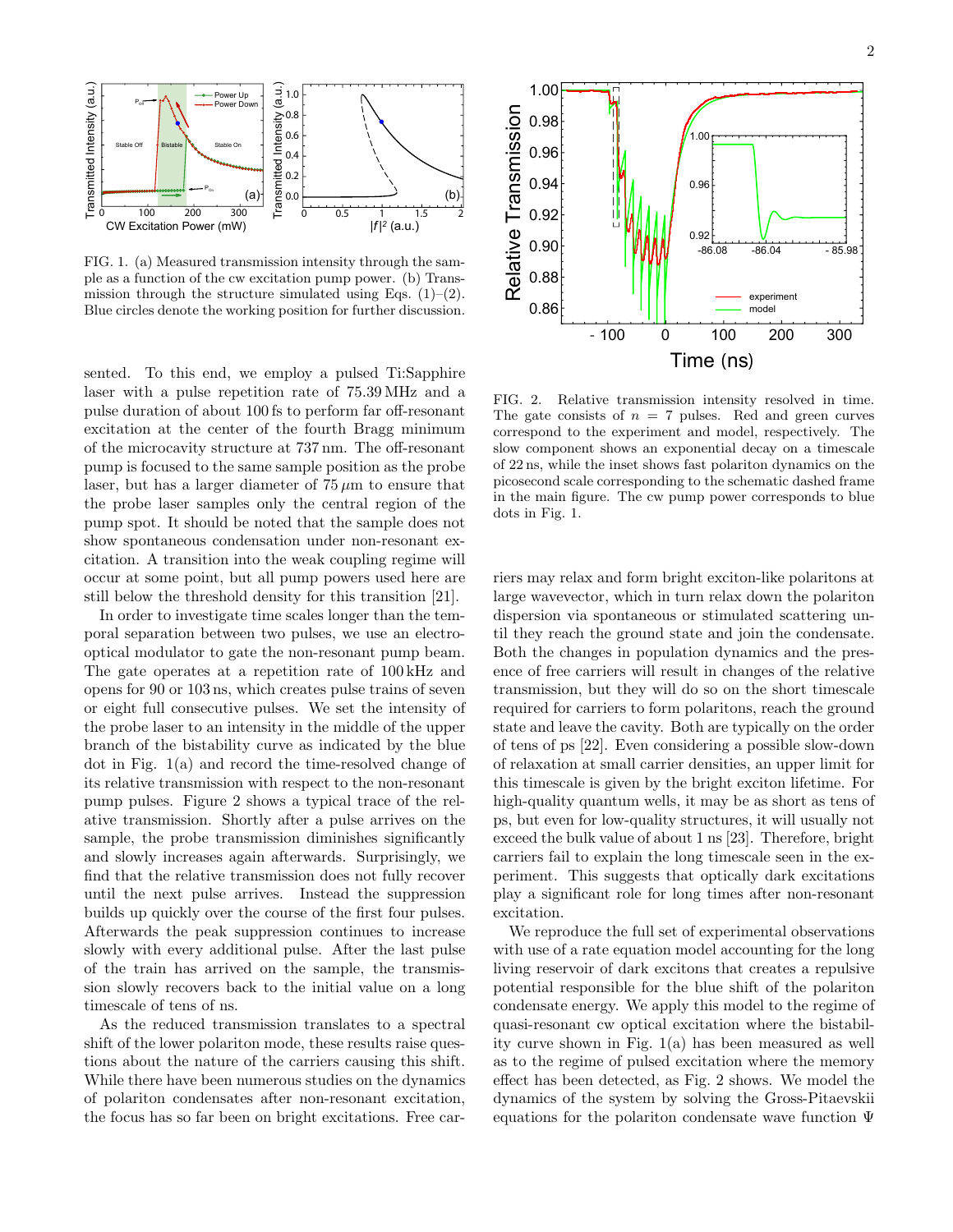coupled to the rate equations for the occupation numbers of the incoherent reservoir of optically inactive excitons,  $N_X$ :

$$
i\hbar d_t \Psi = \left[ -\delta_{\rm p} + V_{\rm b}(t) - i\hbar \gamma/2 \right] \Psi + f, \tag{1}
$$

$$
d_t N_{\mathbf{X}} = P(t) + \beta |f|^2 - \gamma_{\mathbf{X}} N_{\mathbf{X}}.\tag{2}
$$

In (1)  $\delta_{\rm p}$  is responsible for the detuning of the resonant pump energy from the bare lower polariton energy, which we choose as a reference.  $V_{\rm b}(t) = g|\Psi|^2 + g_X N_X$  describes the blueshift of the polariton energy due to the intra-condensate polariton interactions and the interaction with the reservoir excitons;  $g$  and  $g_X$  are the corresponding interaction constants.  $f$  is the amplitude of the resonant cw pump.  $\gamma$  is the polariton relaxation rate. Equation (2) is the rate equation for inactive dark reservoir excitons. To take into account filling of the reservoir under the resonant pumping we introduce the term  $\beta |f|^2$ .  $\beta$  is the dimensional reservoir response constant. The reservoir is also pumped incoherently by the modulated in time optical pump  $P(t)$ . The exciton reservoir relaxes at a rate of  $\gamma_{\rm X}$ .

Under solely resonant pumping, when one assumes  $P = 0$ , the system has been extensively considered for bistability and related effects. [15, 24–26]. Following [25], within the one-mode approximation,  $\Psi = \psi_p e^{-iE_p t/\hbar}$ , for the driven cavity polariton mode  $\psi_{\rm p}$  we obtain:

$$
|\psi_{\mathbf{p}}|^2 = |f|^2 / \theta,\tag{3}
$$

where  $\theta = (\delta_{\rm p} - g|\psi_{\rm p}|^2 - g_{\rm X}\beta|f|^2/\gamma_{\rm X})^2 + (\hbar\gamma/2)^2$ . The calculated transmission intensity through the structure is given by

$$
T \propto |\psi_{\rm p}|^2 / \theta,\tag{4}
$$

Figure 1(b) shows the transmission  $T$  as a function of the cw resonant pump power  $|f|^2$ . The parameters used for modelling are given in Ref. [27]. Two branches (solid) corresponding to stable solutions of Eq. (3) nicely qualitatively reproduce the experimental dependence for the transmission shown in Fig.  $1(a)$ . The decay in the transmission intensity of the upper hysteresis branch is due to the blueshift of the cavity polariton energy from the pump energy. The blueshift is caused by polariton interactions with the dark exciton reservoir, which may be populated even in the presence of only the resonant pumping in the positive detuning regime. This model is aimed at capturing the essential role of dark excitons in cw and pulsed transmission experiments. It deliberately neglects various additional effects such as spinanisotropic interactions, cavity anisotropies, scattering from the condensate towards the reservoir and non-linear loss due to biexciton formation [18, 28, 29].

To model the transmission dynamics, we solve Eqs.  $(1)$ – $(2)$  numerically in the presence of the nonresonant optical gate. We take the latter as a

train of sub-picosecond Gaussian pulses in the form  $P(t) = \sum_{j=0}^{n-1} P_0 \exp[-(t-j/\nu - t_0)^2/w^2], \text{ where } n \text{ is}$ the number of pulses in one train,  $\nu$  is the pulse repetition rate in one train,  $t_0$  is the time of arrival of the first pulse peak,  $w$  is a single pulse duration. The green curve in Fig. 2 shows the transmission variation in time in presence of the optical gate of  $n = 7$  pulses. To take into account non-instantaneous opening of the gate, we assume that an additional pulse enters the system prior to the main train. The pulse possesses an energy of one tenth of the energy of subsequent pulses. The simulated slow dynamics at the nanosecond scale fully reproduces the measurements. The inset in Fig. 2 shows fast dynamics on the scale of tens of picoseconds. It reflects the population relaxation after the pulse arrival, see also [30]. The monotonic region after arrival of the last pulse in Fig. 2 allows us to estimate the lifetime of dark excitons as  $1/\gamma_{\rm X} \approx 22$  ns, see Supplementary material [21] for the details of the estimation. Based on the simulations in Fig. 2, we are able to estimate the blueshift provided by the train of seven pulses of a given energy as about 40  $\mu$ eV achieved at the dark exciton density of about  $5 \cdot 10^8$  cm<sup>-2</sup>.

One can see that both in cw and pulsed excitation cases the model captures the essential manifestations of the dark exciton reservoir. Namely, in Fig. 1(b) we reproduce the characteristic decrease of the transmission signal as a function of the pump power that is a signature of the detuning of the condensate energy from the laser mode energy that is governed by population of the dark reservoir. In Fig. 2 the model quantitatively reproduces the dependence of the transmission modulation induced by laser pulses on the reservoir density created by previous pulses.

Several types of excitations could be at the heart of the long-lived line shifts. Parity-forbidden and spatially indirect excitons are unlikely candidates. In addition, coherent multidimensional spectroscopy has demonstrated that they usually show some weak coupling to bright states, which limits their lifetime drastically [31]. The same holds true for the nominally dark  $J_z = \pm 1$  antisymmetric polariton states that form in microcavity structures containing more than one quantum well. Due to coupling with leaky modes, their lifetime is reduced drastically to values below 1 ns [32]. These states form a possible decay channel for dark states, but as they are delocalized, the overlap integral between dark excitons and these states is expected to be small. For biexcitons, also much shorter lifetimes are expected [18]. Two kinds of dark excitations should be retained as candidates for the observed dark carrier population. First, spin-forbidden dark excitons with an exciton spin projection of  $J_z = \pm 2$ may form under non-resonant excitation. These excitations can only decay non-radiatively or by spin relaxation towards a bright state. Second, spin-allowed carriers with  $J_z = \pm 1$  may form at large wavevectors  $k_{\parallel}$ . If their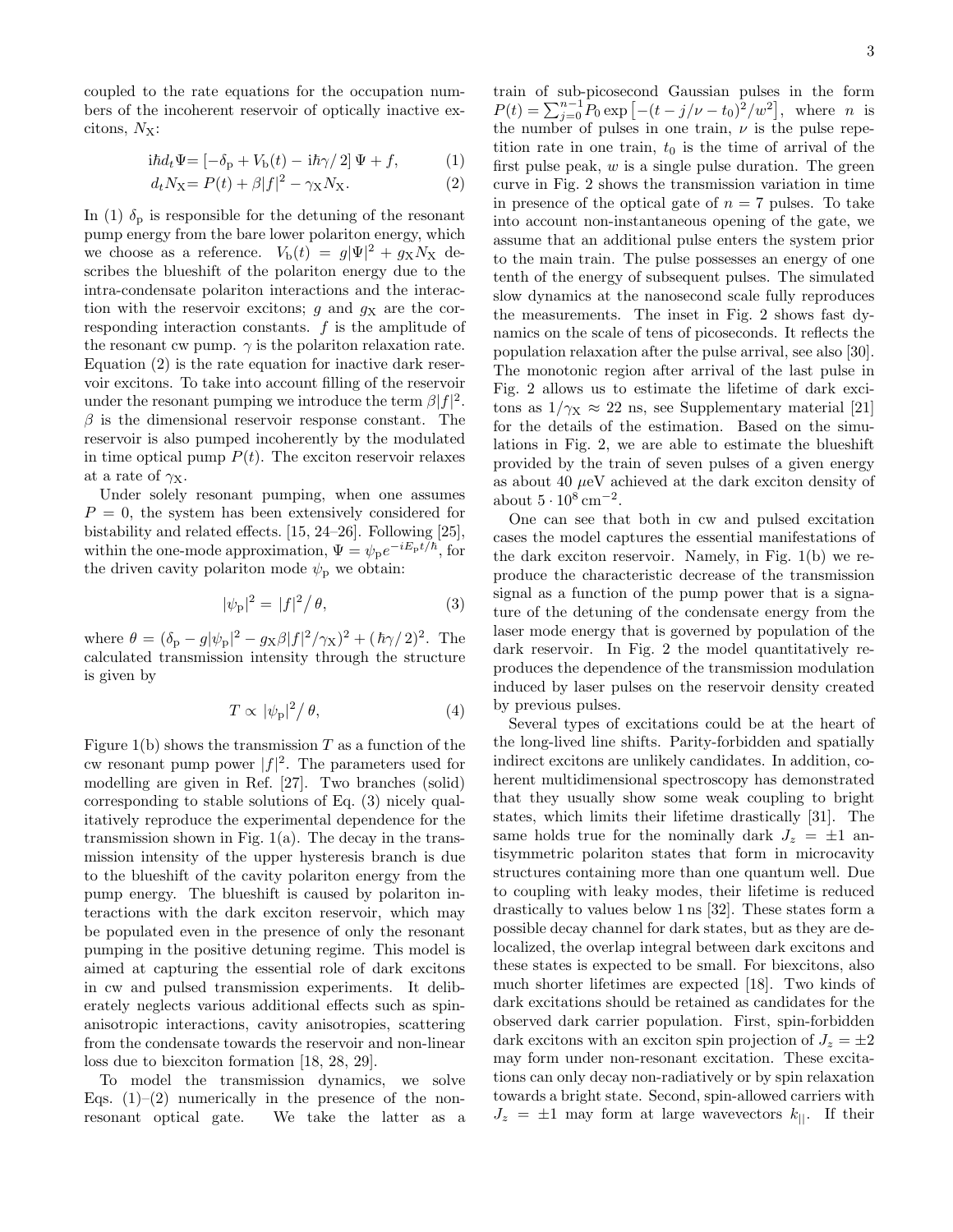wavevector exceeds that of light inside the medium, they also cannot couple to light fields and are thus optically dark. A closer look at the typical relaxation processes already sheds some light on the processes taking place.

In quantum wells not embedded inside a microcavity, the spin relaxation time between dark  $J_z = \pm 2$  excitons and bright  $J_z = \pm 1$  excitons is governed by the short range exchange interaction between excitons [33], which causes an energy splitting of about 80  $\mu$ eV between the bright and dark states with dark states being at lower energy [34]. This splitting results in a spin relaxation timescale of about 80 ps. For quantum wells embedded into a microcavity, the situation changes drastically. In the strong coupling regime, the light-matter interaction shifts the bright state to lower energies by a value given by half the Rabi energy. As this splitting is significantly larger than the splitting in bare quantum wells, also the spin relaxation time by exciton-exciton interaction is expected to become much longer at small  $k_{\parallel}$ . However, as the splitting depends on  $k_{\parallel}$  and due to symmetry reasons, mixing of bright and dark states occurs at  $k_{\parallel} \neq 0$ [35], especially in the bottleneck region [36]. Therefore, it is expected that primarily dark excitons with  $J_z = \pm 2$ at  $k_{\parallel} = 0$  will show a drastically enhanced lifetime. Due to the large value of the Rabi splitting, it is expected that relaxation will mostly occur via phonons to bright polariton states in the bottleneck region of the dispersion or with some small probability towards the antisymmetric dark polariton states. Both processes will not depend strongly on the dark exciton density. For  $J_z = \pm 1$  excitons at large wavevector, momentum and energy relaxation towards the optically active region is supposed to be the most important relaxation channel. Thus, excitonexciton scattering should play a significant role and some kind of density dependence is expected.

In order to gain some insight on these scenarios and also to estimate the magnitude of suppression of transmission we are able to achieve, we compared the dynamics of the suppression for different non-resonant pump powers as shown in figure 3. First, indeed the suppression can be enhanced by pumping more strongly. The transmission can be reduced to values below  $15\%$  of its initial value. Second, there is no apparent dependence of the relaxation timescale on the non-resonant pump intensity. Accordingly, although the microscopic nature of the dark carriers in our experiment is not known unambiguously, we cautiously suggest that spin-forbidden dark excitons at low momentum are the most likely candidates. Additionally, we also found compelling evidence that the interaction between them and bright polaritons is repulsive: When driven below the non-linear threshold, additional pulsed non-resonant excitation significantly enhances the transmission, which is a signature of an interaction-induced blueshift of the polariton mode [21].

In summary, we have demonstrated that a narrow polariton mode may be utilized as a sensitive probe for the



FIG. 3. The relative transmission intensity resolved in time after the arrival of a train of 8 pulses for different pumping energies. The dashed lines represent the temporal region where the gate is open and the system is excited non-resonantly with a pulse repetition rate of  $\nu = 75 \text{ MHz}$ . The periodic signal at large pump energies arises due to the finite extinction ratio of about 1:100 of the intensity modulator. Inset: Circles represent the minimum value of the relative transmission for different pumping energies.

presence of dark excitations in a semiconductor system. We found that these carriers have a surprisingly long lifetime of more than 20 ns. Besides the possibility to unveil the dynamics of optically dark excitations, which are difficult to address otherwise, our result has several important implications. First, it demonstrates the possibility to optically imprint potential landscapes for polaritons that last three orders of magnitude longer than the polariton lifetime in the system. This provides interesting perspectives for functional polariton circuits and classical polariton simulators [37–41]. Resonant injection of dark excitons via two photon absorption [35, 42, 43] might provide means to create tailored optical potentials without perturbing relaxation dynamics. Finally, typical pulsed excitation experiments on polariton systems employ lasers with a pulse separation of about 13 ns. The existence of dark excitations with a lifetime longer than that implies that the standard assumption that the system is completely empty before an excitation pulse arrives is not tenable, which is of high importance for studies of condensate formation.

We gratefully acknowledge support from the DFG in the framework of TRR 160 within project B7. ESS acknowledges support from the RFBR Grants No. 16-32- 60104 and No. 17-52-10006. AK acknowledges the financial support from St-Petersburg State University within the research grant 11.34.2.2012 and the partial support from the Royal Society International Exchange Grant No. IEC/R2/170227. CS acknowledges support from the DFG in the framework of project 1376 3-1.